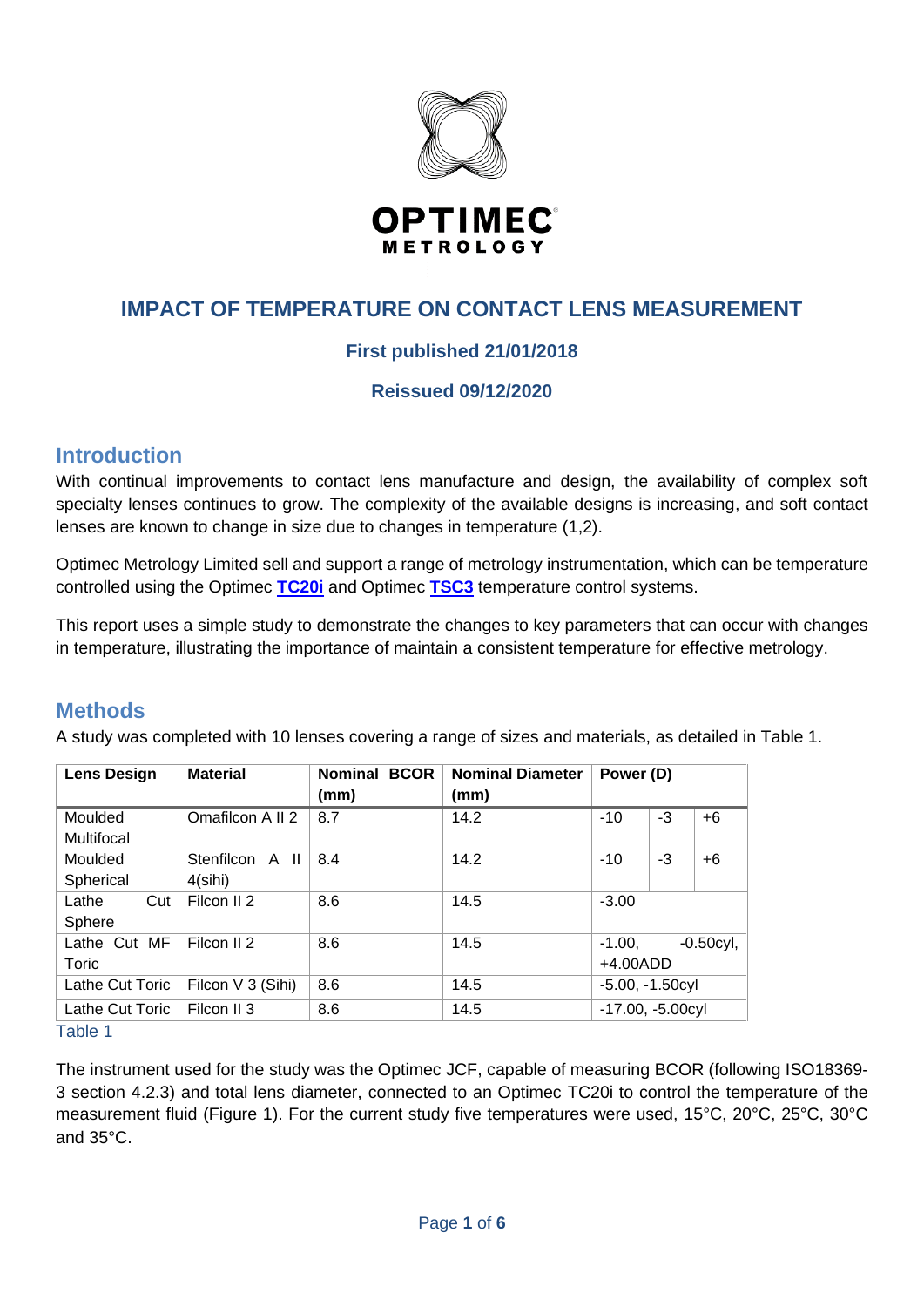





#### **Figure 1: The Optimec JCF (top left) Optimec TC20i (top right) and Optimec JCF / TC20i combination (left)**

For the study, all samples were immersed in standard saline for at least 24 hours prior to any measurement.

For each measurement temperature, the following procedure was followed:

1.The samples (in their glass vials) were placed in a water bath at the study temperature for at least 20 minutes prior to being transferred to the wet cell

2.The fluid in the wet cell was maintained at the study temperature  $±°0.5°C$ 

3.The samples were placed into the wet cell and each was measured once.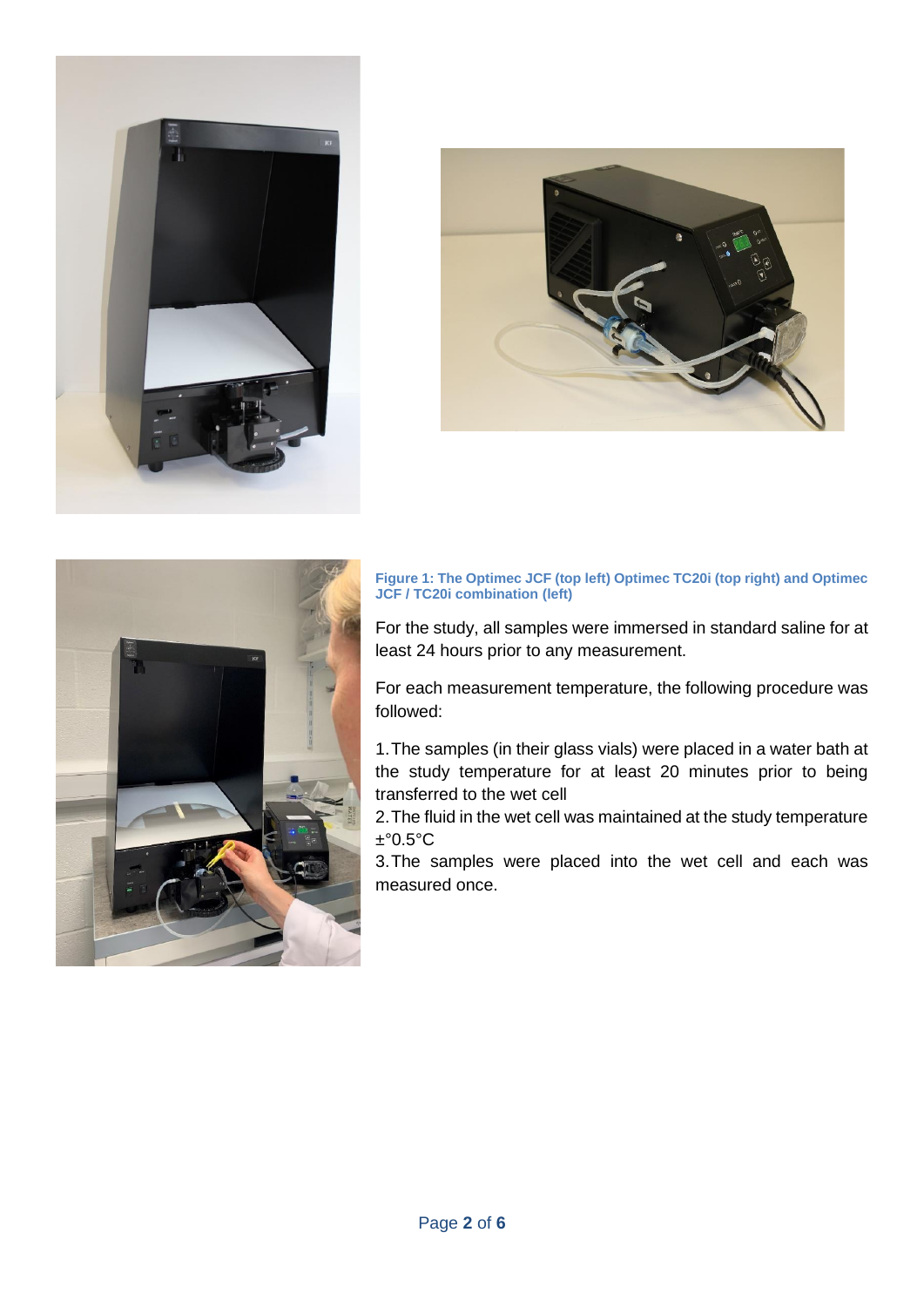# **Results**

For the purposes of the current study 2 parameters will be investigated, Diameter and BCOR.

Figure 2 shows the changes in Diameter with temperature for each sample



**Figure 2: Change in Diameter with Temperature for each sample**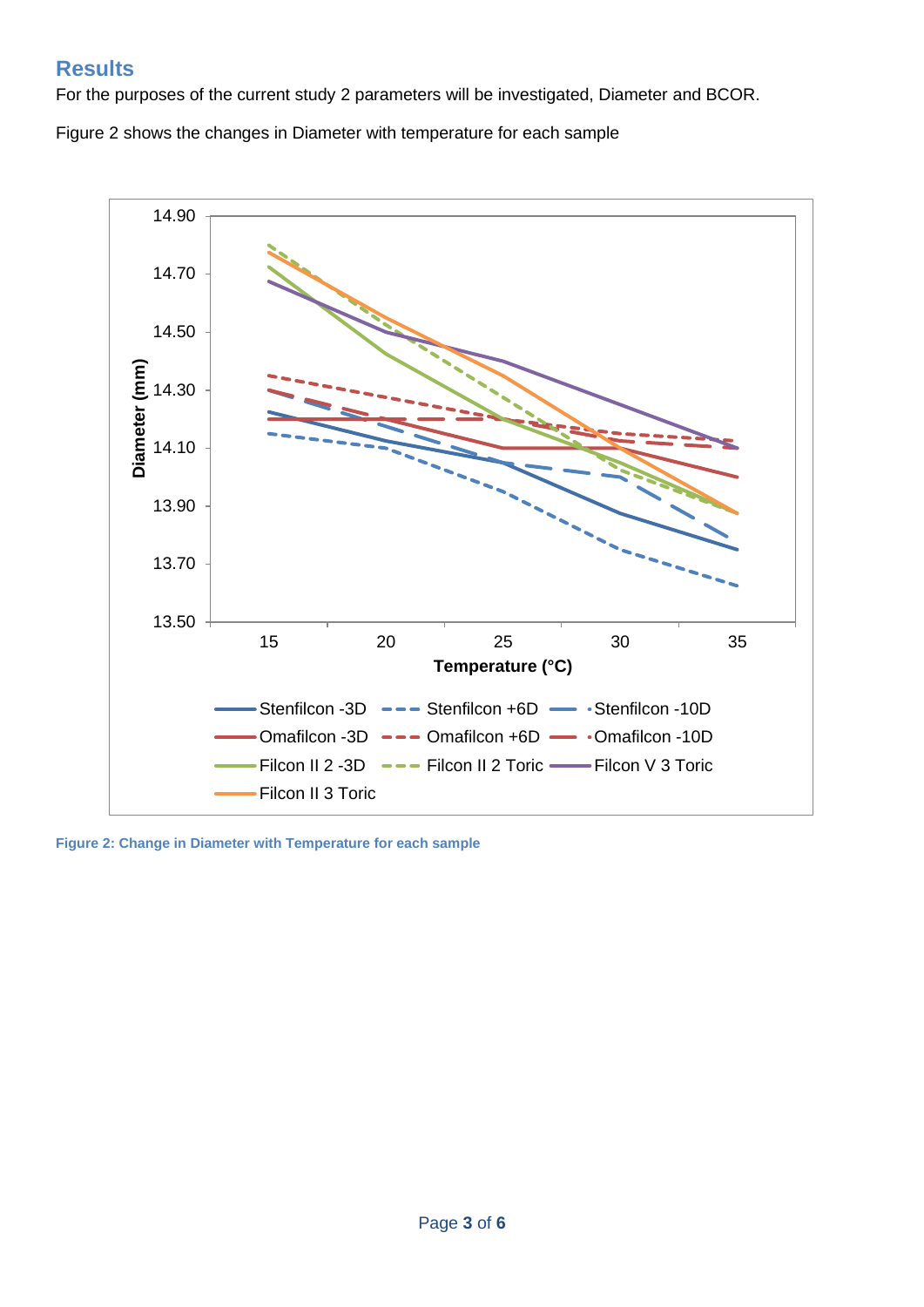

Figure 3 shows the changes in BCOR with temperature for each sample

**Figure 3: Change in BCOR with Temperature for each sample**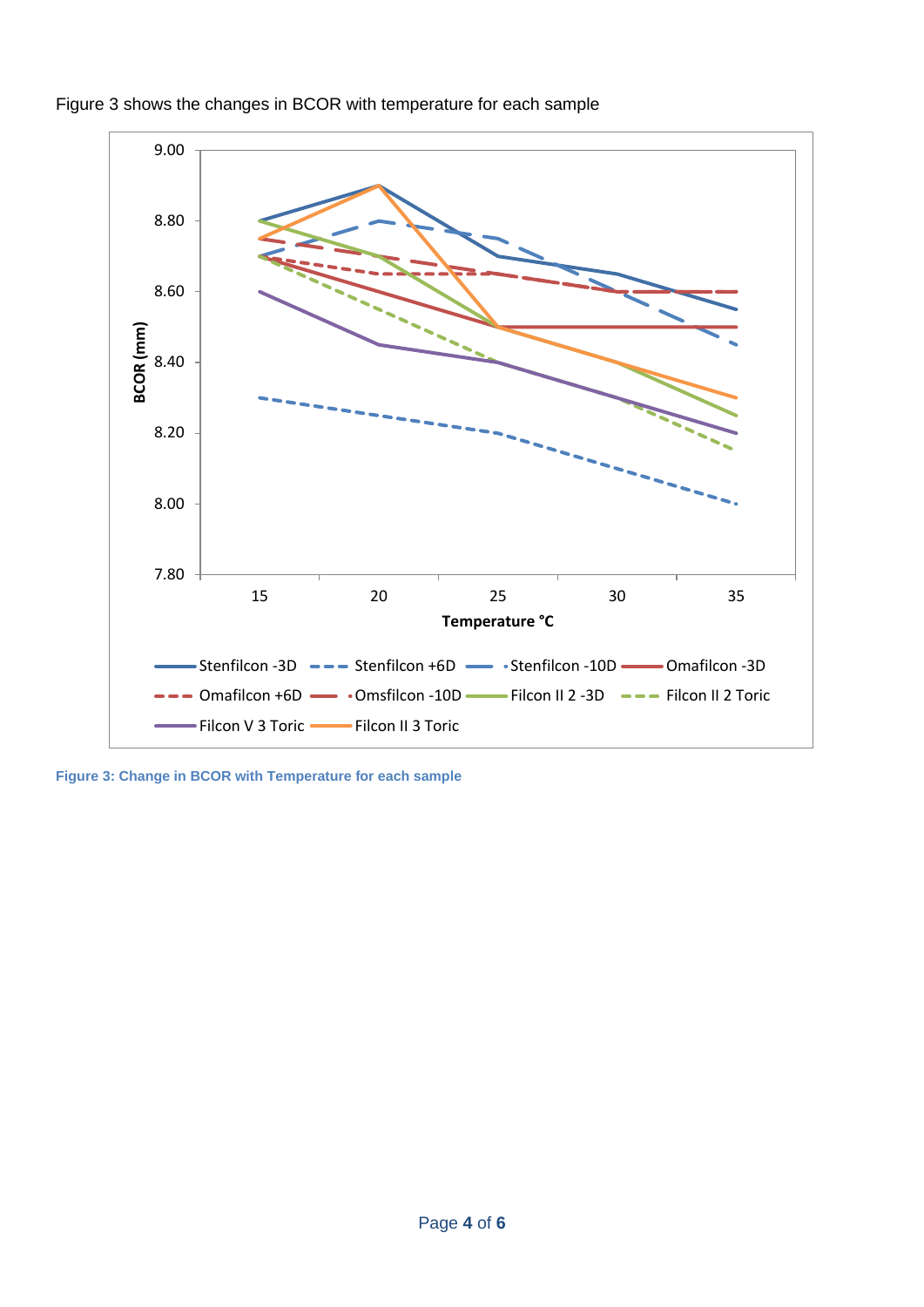Figures 4 and 5 show the changes in parameters grouped by material, with the results of all lenses of each material type averaged.



**Figure 4: Change in Diameter with Temperature grouped by Material**



**Figure 5: Change in BCOR with Temperature grouped by Material**